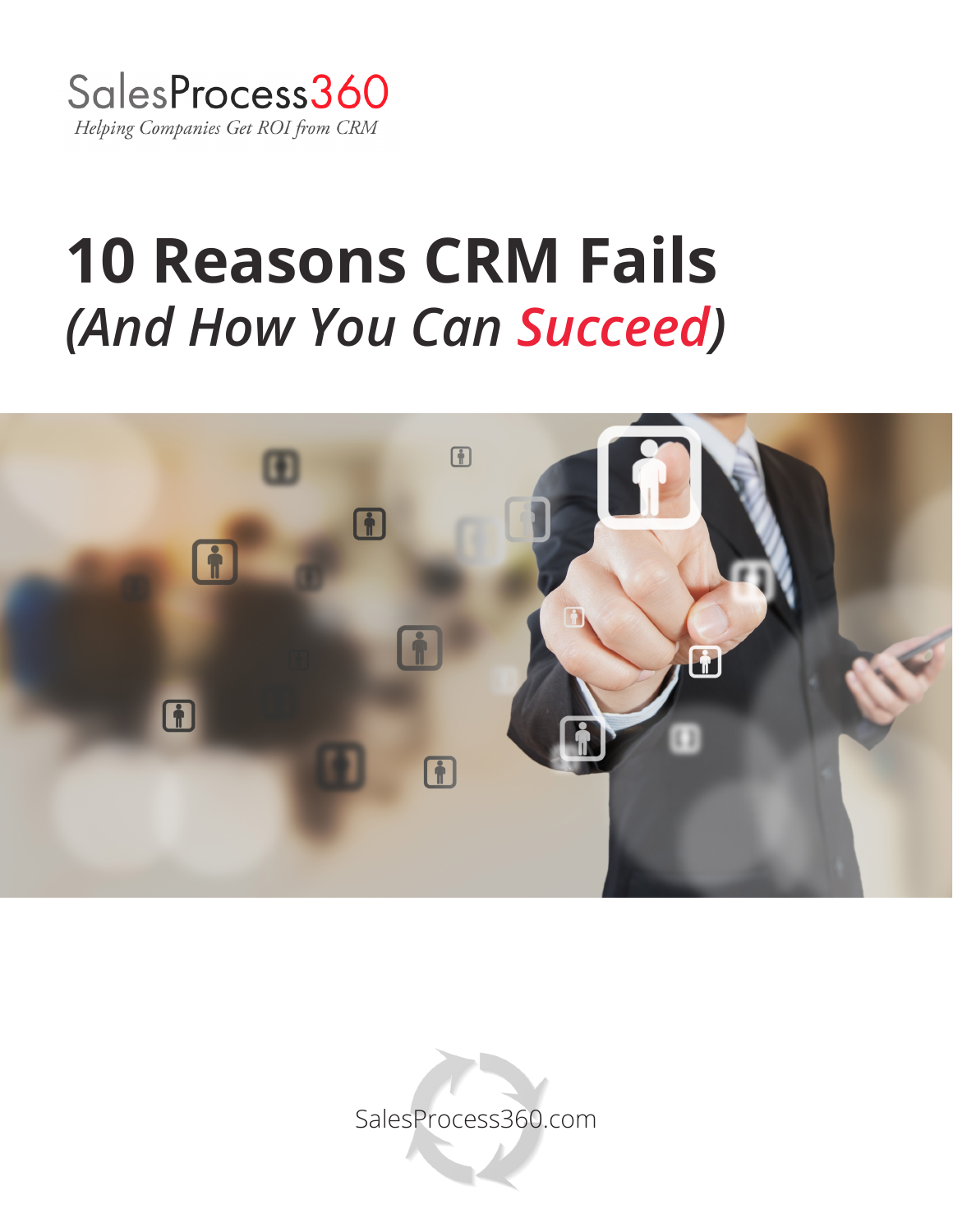# **10 Reasons CRM Fails**  *(And How You Can Succeed)*

# Customer Relationship Management, or CRM, is more than just technology.

Sure, technology is at CRM's core. But technology should never be the lead. Instead, think of CRM as a system for sharing and leveraging your team's data and knowledge. CRM helps you manage the sales process from lead to close, and even beyond to repeat business. The technology automates and adds value to that process and directs your team to focus on what matters most.

Despite the clear benefits, based on our own work in the industry, we estimate only about 20 percent of industrial companies perceive they are getting the ROI they were looking for from CRM. In other words, there's a huge gap between implementing CRM and feeling like your company is reaping a return from it.

**Here are 10 common reasons for that gap, and how you can avoid them:**

## **1. High expectations**

Many companies expect that CRM will be a silver bullet: It will solve all of their sales woes, and will do so quickly. Many also believe that the change will come easily. But it probably won't. CRM is work. Companies cannot just install software and expect everything will fall smoothly into place. Planning for the shift is critical, and that includes ongoing training to ensure that your team is using and taking full advantage of the benefits that CRM can bring your company.

## **2. Bad data**

Data – including contacts, email addresses, phone numbers, customer history and more – is frequently a major speed bump for companies on the road to successfully implementing CRM. Many companies feel they have good data, but when they peel back the onion, they find more to clean and update than they expect. If you're not sure about your data, don't bring it into the new system. Rather than struggling with bad data for the life of the CRM, start from scratch. In three to six months, you will have far better confidence than you do now that the data you are acting on is reliable.

## **3. The wrong CRM vendor**

With CRM, don't take a one-and-done approach. Companies that view a CRM provider's job as complete after the software is installed often find that the real challenges start after implementation. That's why you should view your CRM provider as a partner. You'll be tied to them for the life of the technology, so ensure they are bringing added value to the table. Also be sure they've worked with companies in your industry before. Don't forget to ask for references. Many vendors will overpromise; keep your expectations in check.

*Helping Companies Get ROI from CRM*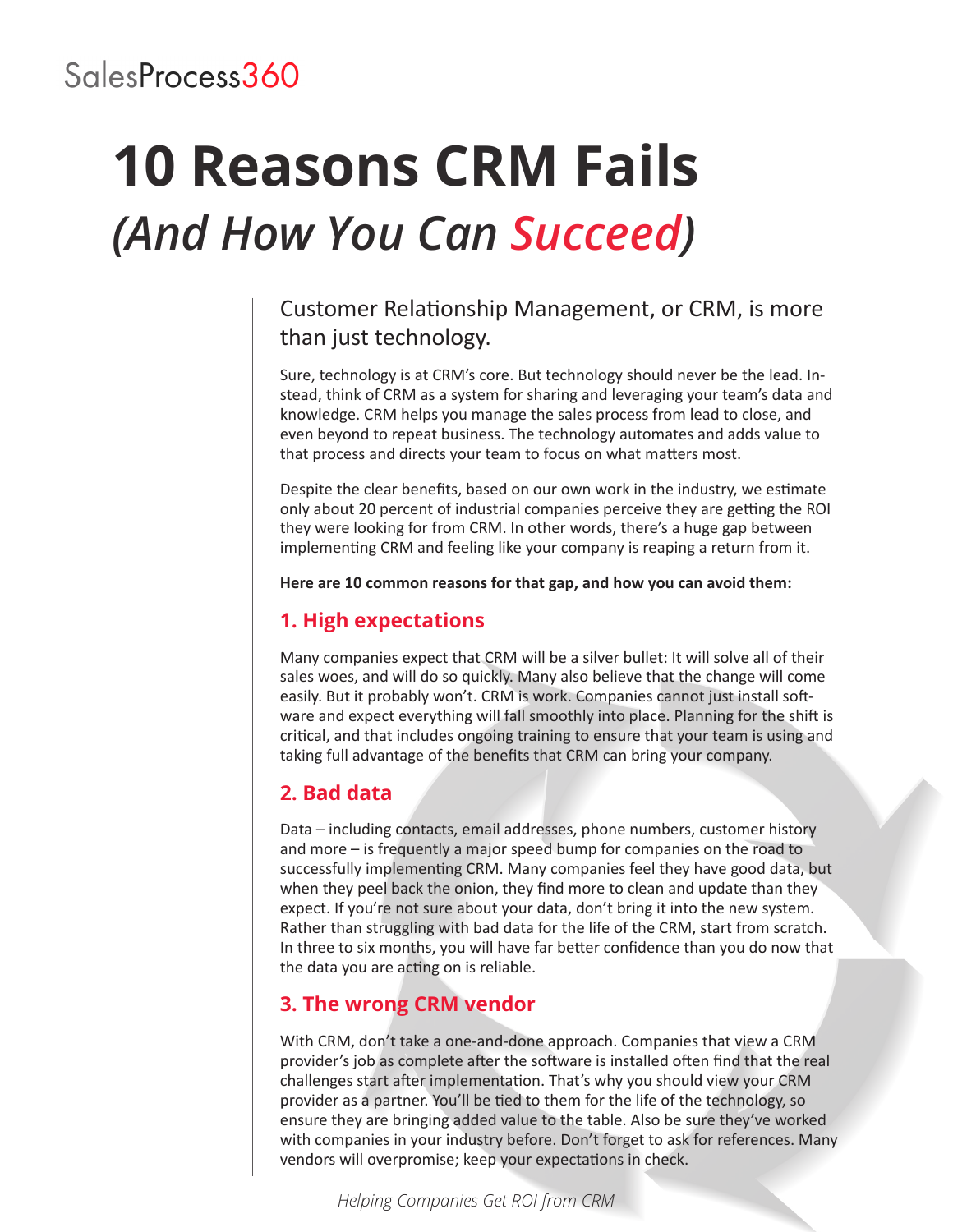For CRM, don't take a one-anddone approach with your CRM vendor. Make sure they bring added value to the table.

# **4. No internal champion**

Without project champions, you'll struggle to gain buy-in from the entire team. Select a successful and respected salesperson who has been with your company for a long time. Ideally, you'd have a champion from every department that will use the tool, as well as a champion at the management level. Make sure everyone in the company knows who those champions are. Tap an overall champion for the project who has veto rights if the team can't make a decision. Typically that is a senior manager involved in the meetings. The more structured your implementation team, the more likely you will succeed.

#### **5. Doing too much too soon**

Don't cram too much into the start of the implementation. If you do too much too soon, you risk overwhelming and confusing your team. Instead, pick a handful of items you want to focus on for improvement in your sales process. Areas of focus may include opportunity management, lead management or complaint tracking, among others. Start slow and build on each success.

The SalesProcess360 Roadmap involves selecting an area of focus, determining which departments are affected, why a change is needed, any obstacles that could stand in your way, the difficulty and impact of the change, internal champions and the major action items to accomplish the change. It's a simple and powerful process that takes the emotion out and allows you to build on a solid foundation.

## **6. Murky vision**

When senior management is giving off mixed signals, that can have a big effect on CRM's potential for success. In some cases, management is missing in action: They had to be involved to approve the project and work it into the budget, but disappeared soon after. In other cases, employees may simply view the CRM project as just another management fad – and don't invest in its success because they expect management to move to the next great thing in short order.

The team has to see that management is backing the CRM project, and that it will be a part of the culture and strategy going forward. Employees need to see that senior management is engaged, and that their involvement goes beyond approval. Managers need to be involved in strategy meetings, and must set a vision for what CRM can do to get the company from A to B to grow the business. Their role is to make sure that the project stays on course, set expectations and reinforce those expectations constantly.

## **7. Total cost of ownership**

Companies frequently don't understand the total cost of ownership (TCO) of a new CRM system. In fact, the cost can be up to four times that of the software itself. The problem: When companies underestimate the cost to implement CRM correctly, they will only be frustrated when expectations do not align with reality.

Think of TCO as an iceberg: The initial cost of the system is the iceberg poking out above the water. But a lot remains under the surface. To effectively implement CRM, invest the time and money to reap the ROI that you want. This includes training, which is not a one-time event. Also, don't limit training to just the "how," such as which buttons to push and how to add contacts. It's just as if not more

*Helping Companies Get ROI from CRM*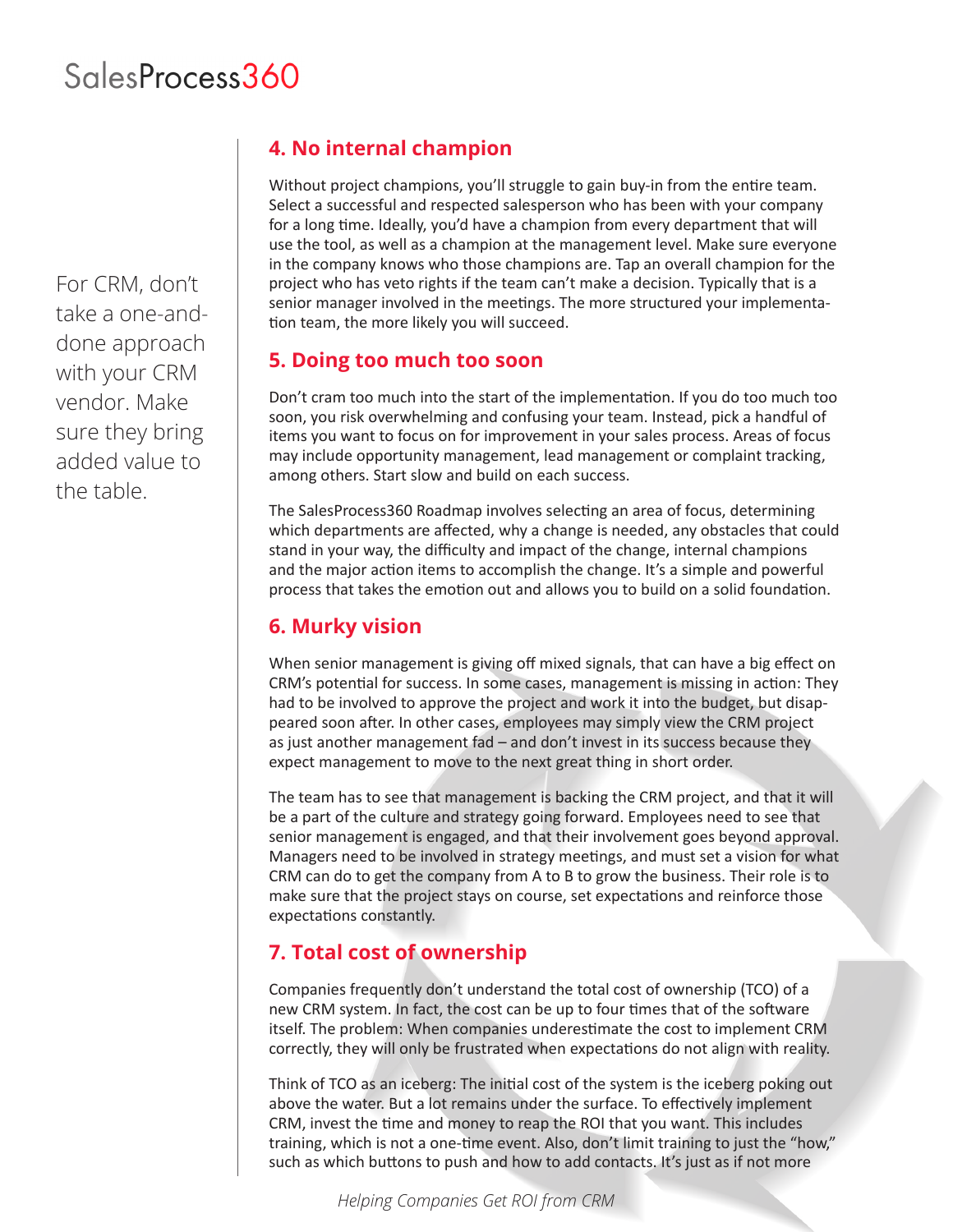Culture is the most important contributor to a CRM's failure or success. If key players are resistant to change, it can be a cancer to the initiative.

important to train on the "why" of CRM.

#### **8. Handing the project over to IT**

Many companies position CRM as a software implementation project and immediately turn it over to the IT team to manage. This is a mistake and should serve as a red flag. IT certainly needs to be involved, and should be a part of the implementation team. But for a greater chance of success, CRM needs to be viewed and managed as a sales solution and approached with process front of mind.

#### **9. Islands of data**

For CRM to succeed, it has to be used to leverage data from all customer-facing touch points in your company. If you include just outside sales, you'll miss more than half of the value of the system. Unfortunately, islands of data exist throughout your business, and they aren't usually in synch.

Outside sales may maintain a spreadsheet (or several); another repository of data sits with the service department; and customer service may manage another valuable trove of data. The problem: They live in different systems. What's more, your departments aren't sharing this valuable information. These resources actually offer a huge opportunity for companies that are able to bring them together under one umbrella and implement processes to apply a team approach to CRM for maximum ROI.

## **10. Culture**

Culture is the most important contributor to a CRM's failure or success. If key players are resistant to change, it can be a cancer to your organization. In fact, if culture is standing in your way, you'd have a better chance of succeeding if you took the money you invested in CRM to a local casino. But despite the challenge, it can be done. Just recognize that in the beginning the transition will be painful.

The team will want to revert to their comfort zones: Excel spreadsheets, sticky notes, notepads, Access and other security blankets. In some cases, they'll double-dip and put new data in two places – the new system and the old. This can result in a slow death for CRM. So if your company is not truly ready for change, don't pull the trigger. But if you are ready, drive the change and set a new course for your business.